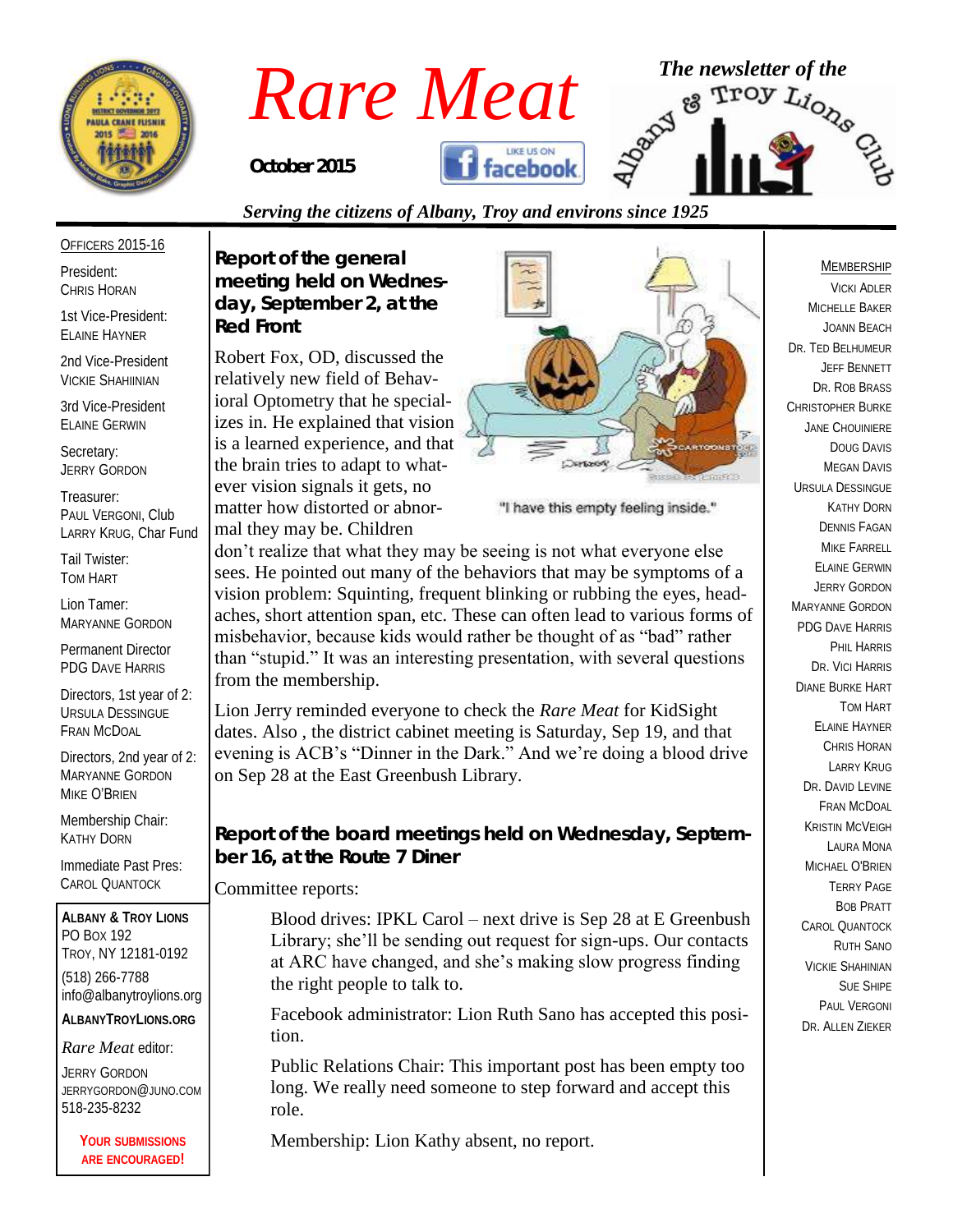Programs: Lion Kathy absent, but reports that Lion Joann Beach will speak to us in October about the Sight Society/Lions Eye Bank. In November, ZC Carol will talk to us about zone goings-on.

Used glasses: Lion Tom absent; no report.

Voice-mail log: Lion Jerry - only 11 calls in the past month, all of which were from our area. Eyeglass requests: Lion Maryanne gave out one voucher to a little girl we have helped previously.

Hearing requests: Lion Doug absent; no report. There is one open application that Lion Carol is still handling.

Plans for the 90<sup>th</sup> anniversary celebration are proceeding. Price has been firmed up at \$55. Next (and final) committee meeting is in Saratoga on Oct 27.

Last spring we did the health fair at the Albany Jewish Community Center. Next year's date has been set at Sunday, May 15.



# **Kunportu potencial membro al kunveno**

*If we keep repeating "Bring a potential member to a meeting," it will soon become old hat. So as part of your continuing education and to keep the thought fresh, we'll say it in a different language each month. This is Esperanto.*

#### *Our next meeting*

Our next general membership meeting will be on **Wednesday, October 2**. Our speaker will be our own Lion Joann Beach, who will tell us about all the exciting developments at the Sight Society/Lions Eye Bank. We call the meeting to order at 6:00, but please try to be there by 5:45 PM so you can place your dinner order and have a few minutes to socialize.

#### *KidSight*

Kathryn always appreciates our help with NABA's KidSight vision screenings. I didn't get her October schedule yet; I'll send it out as soon as I can.

It's pretty simple and it rarely takes more than a couple of hours, usually starting at 9:30 a.m. Why not give one or two a try? Please let Lion Jerry know asap if you're available to help, and I'll get address and time details for you.

#### *Our 90th!*

The Albany & Troy Lions Club and the Saratoga Springs Lions Club were both founded in 1925, and the clubs will be celebrating their 90th Anniversary together on **Saturday, November 7, 2015**. See the invitation on page 5, and make sure to get your reservation in on time. This is a big deal for our club, and we'd like to see as many Lions as possible in attendance. Even if you haven't been to a meeting in years, please try to make this one.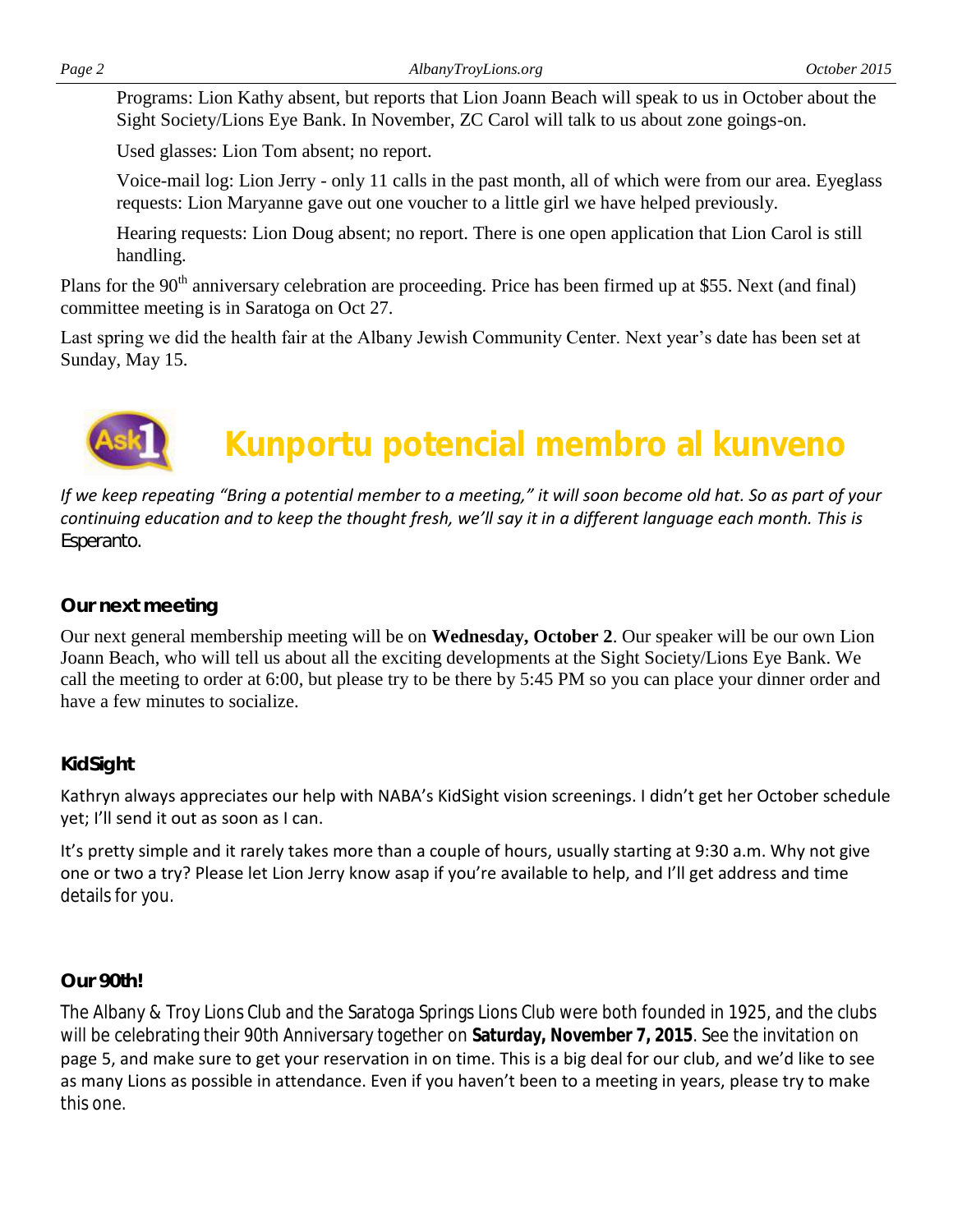#### *Help wanted...*

If you're wondering what you can do to help your club, we've still got two positions open. The first can be done from home, working at your own schedule.

**Public Relations Chair:** This job requires the ability to write clearly, and distribute stories and articles about our activities to local newspapers, as well as to Lions publications like the district newsletter, the MD20 magazine and The Lion, our international publication.

And we need someone to **chair a fund-raising committee**. It looks like our wreath sales program has died, and we need to find something to replace it. There are several folks willing to work on this with you, but we need a chair.

If you're interested in any of these jobs, please contact King Lion Chris Horan at 469-8562 or **[choran79@hotmail.com](mailto:choran79@hotmail.com)**.

#### *Buying on line…*

If you're planning on making a purchase at amazon.com, do it from **SMILE.AMAZON.COM** instead. You can specify **ALBANY AND TROY LIONS** as your charity of choice, and we'll get 0.5% of whatever you spend.

### *On a personal note …*

Lion Ruth Sano says on FaceBook, "Yep - Looks like another wonderful Sano/ Thompson Beach Week in the Outer Banks!"



*Happy Birthday!*

Happy **October** birthday to these A&T Lions:

6th - Dennis Fagan 24th - Fran McDoal



## *Happy Anniversary!*

Happy Lions Anniversary to these **October** inductees:

Laura Mona - 2 years Jerry Gordon - 24 years Larry Krug - 36 years Paul Vergoni - 36 years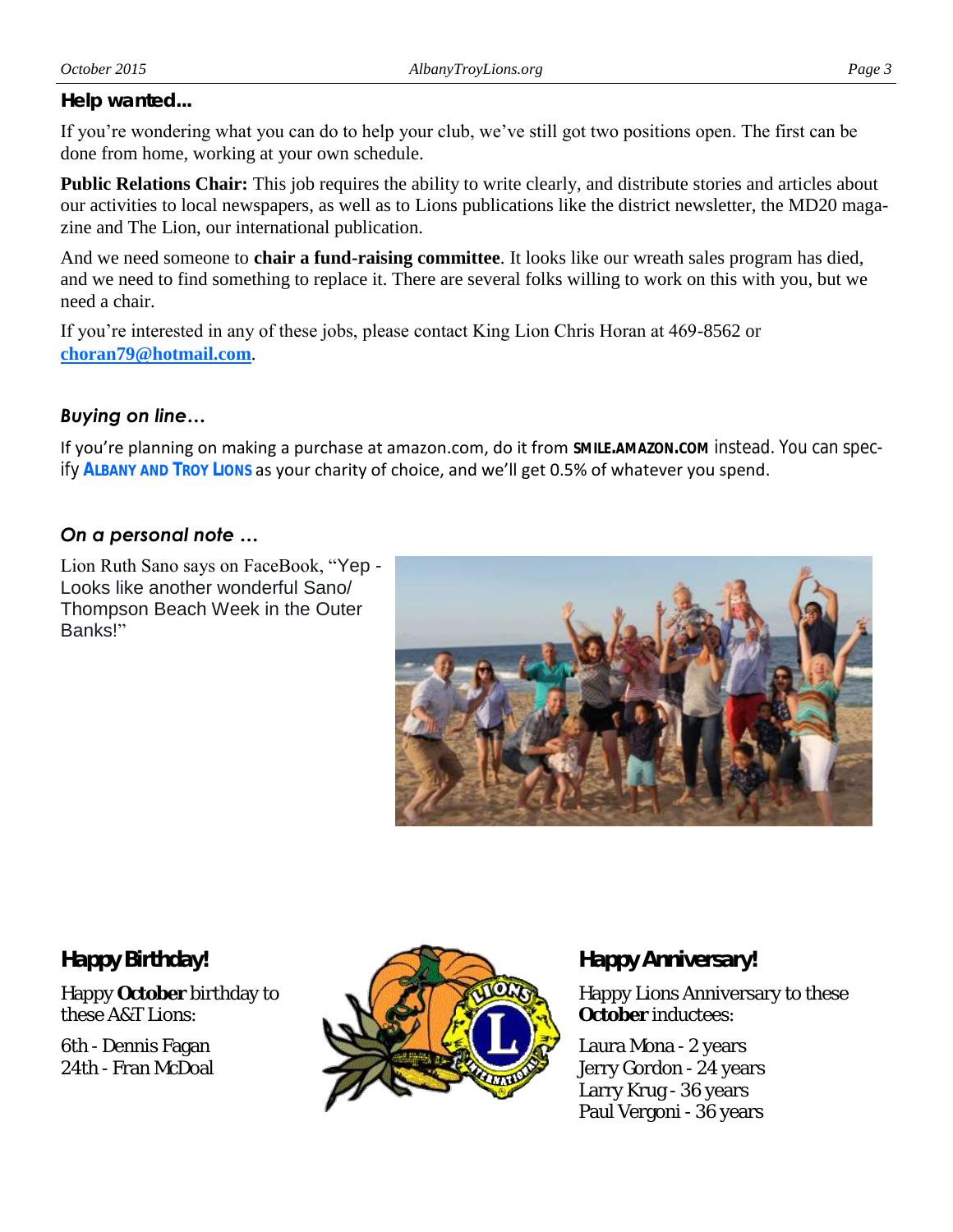#### *Low Vision Tech Fair*

We will need volunteers to man our information table at this event.

Shift 1: 9:45am - 12:15pm

Shift 2: 12:15pm - 2:45pm

Shift 3: 2:45pm - 5:15pm

It's pretty easy; all you have to do is sit at the table and talk to folks about Lionism and what we do.

# **2015 Low Vision Technology Fair**







440 Whitehall Road, Albany, NY **DIRECTIONS:** http://mapq.st/1hK3AEF

**Orthodox Church** 



"I don't care if he's a basketball! We're in love!"

#### Guest Speakers: Presenting the latest in eye disease research and treatments

10:30 a.m. - Dr. Nicole Lemanski

- $\sim$  ophthalmologist
- ~ Mabel M. P . Cheng MDPLLC in Latham, NY



etina Consultants

4:00 p.m. - Dr. Fatima Ahmed

- $\sim$  ophthalmologist
- ~ Retina Consultants in Slingerlands, NY
- View the latest in low vision technologies for reading, computers & adaptive vision aids
- Adaptive living experts on living successfully with low vision, vision rehabilitation therapy and more
- Light refreshments & free to the public!

| Sat                             | Fri                     | Thu                                               | Wed                       | <b>Tues</b> | Mon                   | Sun                                |
|---------------------------------|-------------------------|---------------------------------------------------|---------------------------|-------------|-----------------------|------------------------------------|
| 3                               | $\overline{\mathbf{z}}$ | 1                                                 |                           |             |                       |                                    |
| 10                              | 9                       | 8                                                 | $\overline{ }$<br>5:45pm: | 6           | 5<br>1-2pm, Low-      | $\overline{4}$                     |
|                                 |                         |                                                   | Meeting at Red            |             | <b>Vision support</b> |                                    |
|                                 |                         |                                                   | Front; see p 2            |             | group *               |                                    |
| 17<br>Greenfield<br>Lions' 30th | 16                      | 15<br><b>NABA Low-</b><br><b>Vision Tech Fair</b> | 14                        | 13          | 12<br>Columbus Day    | 11<br><b>Glens Falls</b><br>Lions' |
| Anniversary *                   |                         | see p 4                                           |                           |             |                       | Duathlon *                         |
| 24<br><b>Galway Lioness</b>     | 23                      | 22                                                | 21<br>6pm: Board          | 20          | 19                    | 18                                 |
| 30 <sup>th</sup> Anniv *        |                         |                                                   | meeting at Rte            |             |                       |                                    |
|                                 |                         |                                                   | 7 Diner.                  |             |                       |                                    |
| 31<br>Halloween                 | 30                      | 29<br><b>NABA's</b>                               | 28                        | 27          | 26                    | 25                                 |
|                                 |                         | Casino Night *                                    |                           |             |                       |                                    |

# October 2015

**\* For other events around the district, visit 20Y2Lions.org**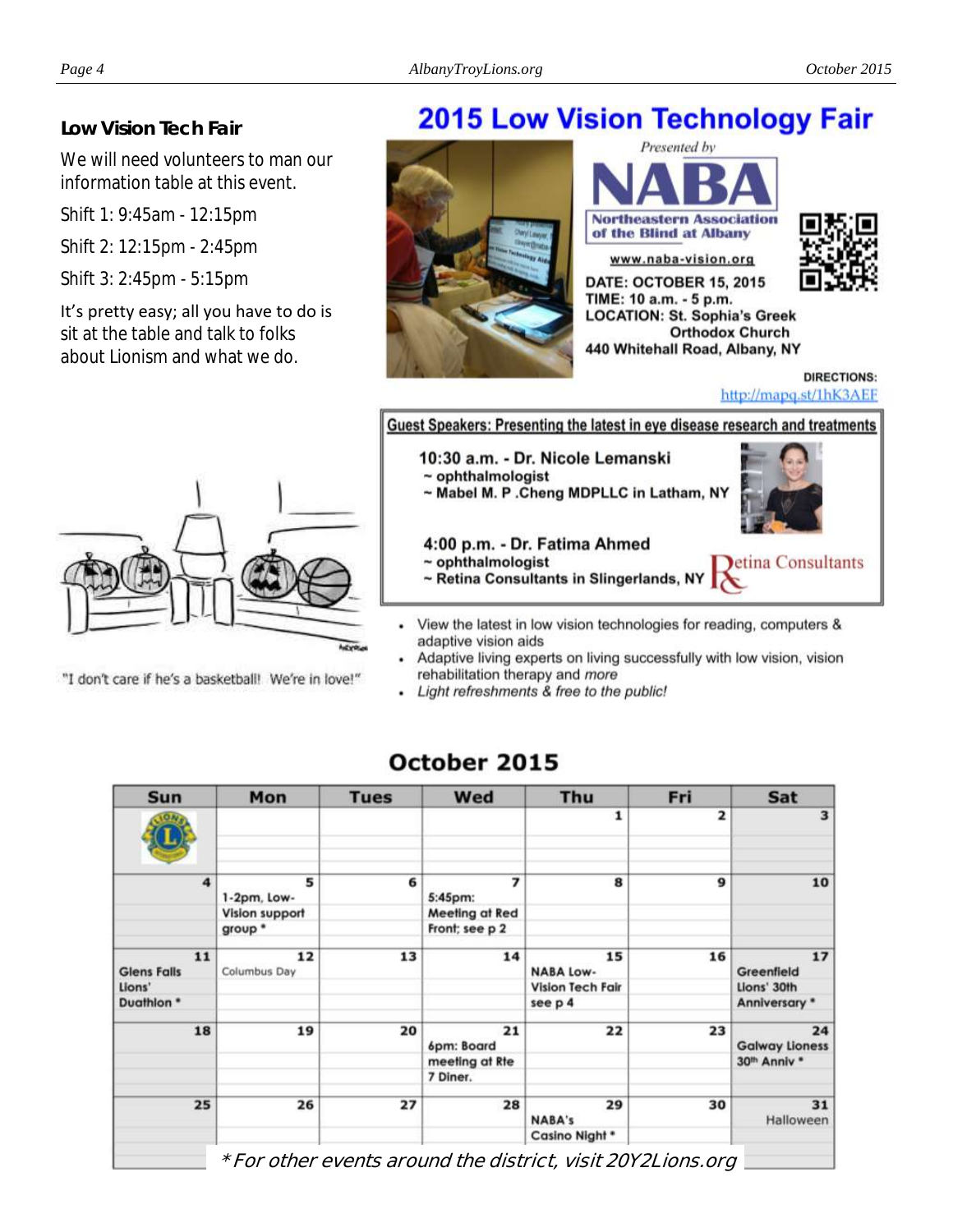